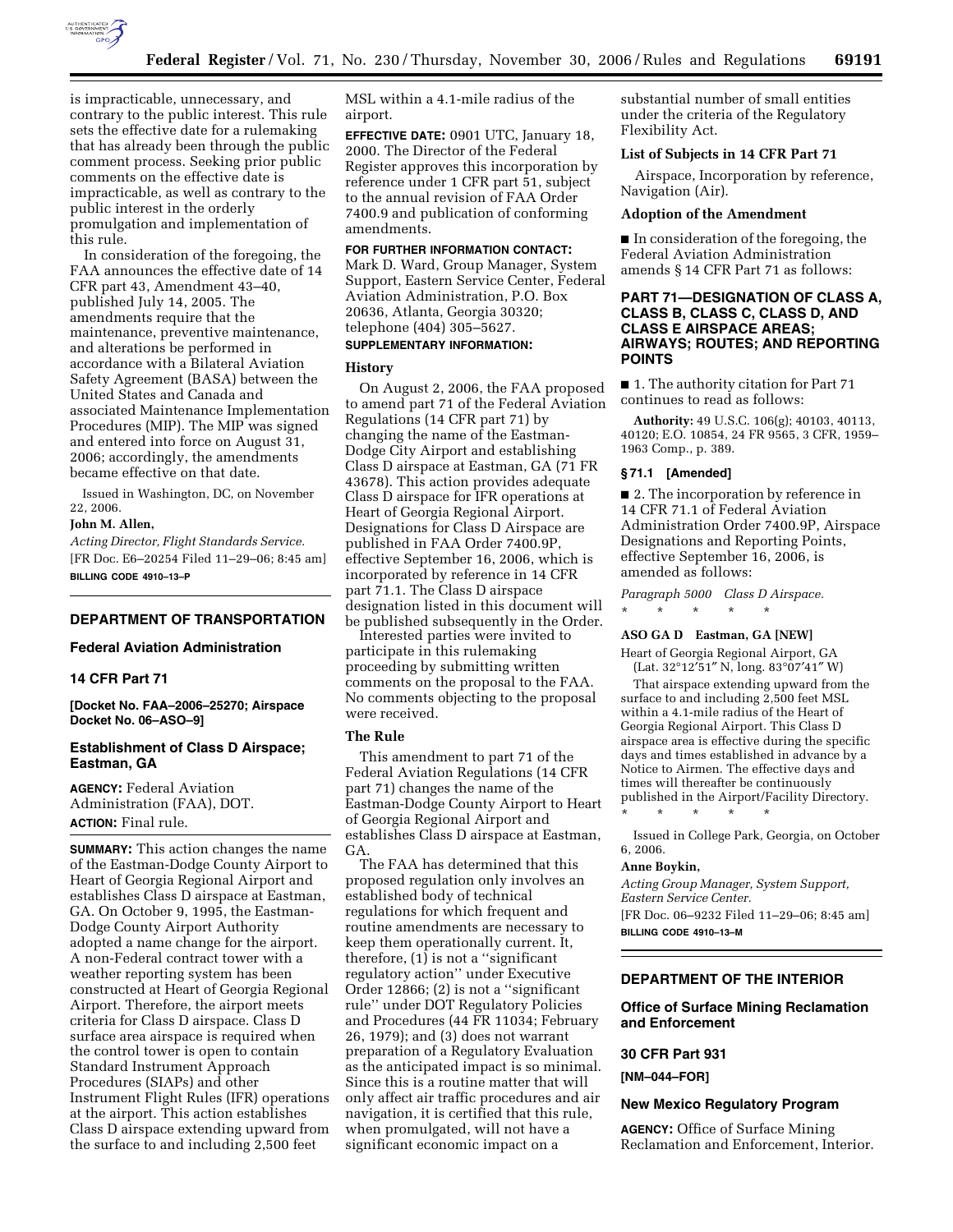**ACTION:** Final rule; approval of amendment.

**SUMMARY:** The Secretary of the Interior (Secretary) is announcing the approval of an amendment to the New Mexico regulatory program (the ''New Mexico program'') under the Surface Mining Control and Reclamation Act of 1977 (SMCRA or the Act) and the removal of the remaining condition of program approval. New Mexico proposed addition of rules and revision of a statute concerning the award of costs and expenses, including attorney fees, incurred in connection with the administrative and judicial appeals process.

New Mexico revised its program to be consistent with SMCRA and the corresponding Federal regulations. **EFFECTIVE DATE:** November 30, 2006.

# **FOR FURTHER INFORMATION CONTACT:**

Willis Gainer, Telephone: (505) 248– 5096, e-mail address: *wgainer@osmre.gov.* 

#### **SUPPLEMENTARY INFORMATION:**

I. Background on the New Mexico Program II. Submission of the Proposed Amendment

III. Secretary's Findings

IV. Summary and Disposition of Comments

V. Secretary's Decision

VI. Procedural Determinations

## **I. Background on the New Mexico Program**

Section 503(a) of the Act permits a State to assume primacy for the regulation of surface coal mining and reclamation operations on non-Federal and non-Indian lands within its borders by demonstrating that its State program includes, among other things, ''a State law which provides for the regulation of surface coal mining and reclamation operations in accordance with the requirements of this Act \* \* \*; and rules and regulations consistent with regulations issued by the Secretary pursuant to this Act.'' See 30 U.S.C.  $1253(a)(1)$  and  $(7)$ . On the basis of these criteria, the Secretary conditionally approved the New Mexico program on December 31, 1980. You can find background information on the New Mexico program, including the Secretary's findings, the disposition of comments, and conditions of approval in the December 31, 1980, **Federal Register** (45 FR 86459). You can also find later actions concerning New Mexico's program and program amendments at 30 CFR 931.10, 931.11, 931.13, 931.15, 931.16, and 931.30.

## **II. Submission of the Proposed Amendment**

By letter dated November 18, 2005, New Mexico sent us an amendment to its program (Administrative Record No. 874) under SMCRA (30 U.S.C. 1201 *et seq.*). New Mexico sent the amendment in response to a condition of the New Mexico program approval at 30 CFR 931.11(e), concerning the award of attorney fees and legal costs.

We announced receipt of the proposed amendment in the February 13, 2006, **Federal Register** (71 FR 7477; Administrative Record No. NM–882). In the same document, we opened the public comment period and provided an opportunity for a public hearing or meeting on the amendment's adequacy. We did not hold a public hearing or meeting because no one requested one. The public comment period ended on March 15, 2006. We received one agency comment from the State Historic Preservation Officer and one public comment from the Zuni Tribe.

#### **III. Secretary's Findings**

Following is the finding the Secretary made concerning the amendment under SMCRA and the Federal regulations at 30 CFR 732.15 and 732.17. The Secretary is approving the amendment as described below.

*New Mexico Surface Mining Act (NMSA), Section 69–25A–29.F, and New Mexico Annotated Code (NMAC), Section 19.8.12.1204, Award of Legal Costs and Expenses* 

The Secretary required, as a condition of program approval (codified at 30 CFR 931.11(e)), that New Mexico implement regulations containing provisions which are the same as or similar to those in 43 CFR 4.1290–4.1296, relating to the award of costs, including attorney fees, in administrative proceedings, or otherwise amend its program to accomplish the same result.

OSM's current standard for approval of State program provisions concerning assessment of costs in administrative proceedings is that the State statutory and regulatory provisions must be in accordance with section 525(e) of SMCRA and consistent with 43 CFR Part 4. ''Same or similar'' is OSM's standard for approval of State program counterparts to the Federal provisions in section 518 of SMCRA concerning penalties, and section 521 of SMCRA concerning enforcement.

In response to the condition at 30 CFR 931.11(e), New Mexico proposes to (1) revise its statutory provision at NMSA, section 69–25A–29.F, concerning administrative review and the assessment of costs and expenses, including attorney fees, for a person's participation in administrative proceedings, including judicial review of agency actions, and (2) add newlycreated rules at NMAC, section 19.8.12.1204, which contain provisions allowing for the award of appropriate costs and expenses, including attorney fees, reasonably incurred as a result of participation in an administrative review.

#### *NMSA, Section 69–25A–29.F*

New Mexico proposes to revise NMSA, section 69–25A–29.F, concerning administrative review and the assessment of costs and expenses, including attorney fees, for a person's participation in administrative proceedings, including judicial review of agency actions, by deleting the provision stating that no such assessment shall be imposed upon the Director of the New Mexico program. With this revision, the Director of the New Mexico program has authority to determine whether expenses (that have been reasonably incurred for or in connection with participation in administrative proceedings, including any judicial review of agency actions) may be assessed against any party which would now include the Director.

Section 525(e) of SMCRA allows for an award of a sum equal to the aggregate amount of all costs, expenses, and attorney fees determined by the Secretary of the Interior to have been reasonably incurred by a person for or in connection with his participation in administrative proceedings, including any judicial review of agency actions.

#### *NMAC, Section 19.8.12.1204*

New Mexico proposes addition of rules at NMAC, sections 19.8.12.1204A– G, which establish procedures, timeframes and standards for petitions for award of legal costs and expenses. New Mexico's proposed rules are intended to be consistent with the corresponding Federal regulations at 43 CFR 4.1290–4.1296, thereby satisfying the condition of State program approval at 30 CFR 931.11(e). With the exceptions discussed below, New Mexico's proposed revisions are substantively the same as the corresponding Federal regulations at 43 CFR 4.1290–4.1296.

## *No State Counterpart to 43 CFR 4.1294(a)(2)*

New Mexico does not propose a counterpart regulation to 43 CFR 4.1294(a)(2) concerning the award of costs and expenses for alleged discriminatory acts. The regulations pertaining to the reporting and handling of such acts are found at 30 CFR Part 830 (now Part 865). These regulations were promulgated pursuant to section 703 of the Act. Because the provisions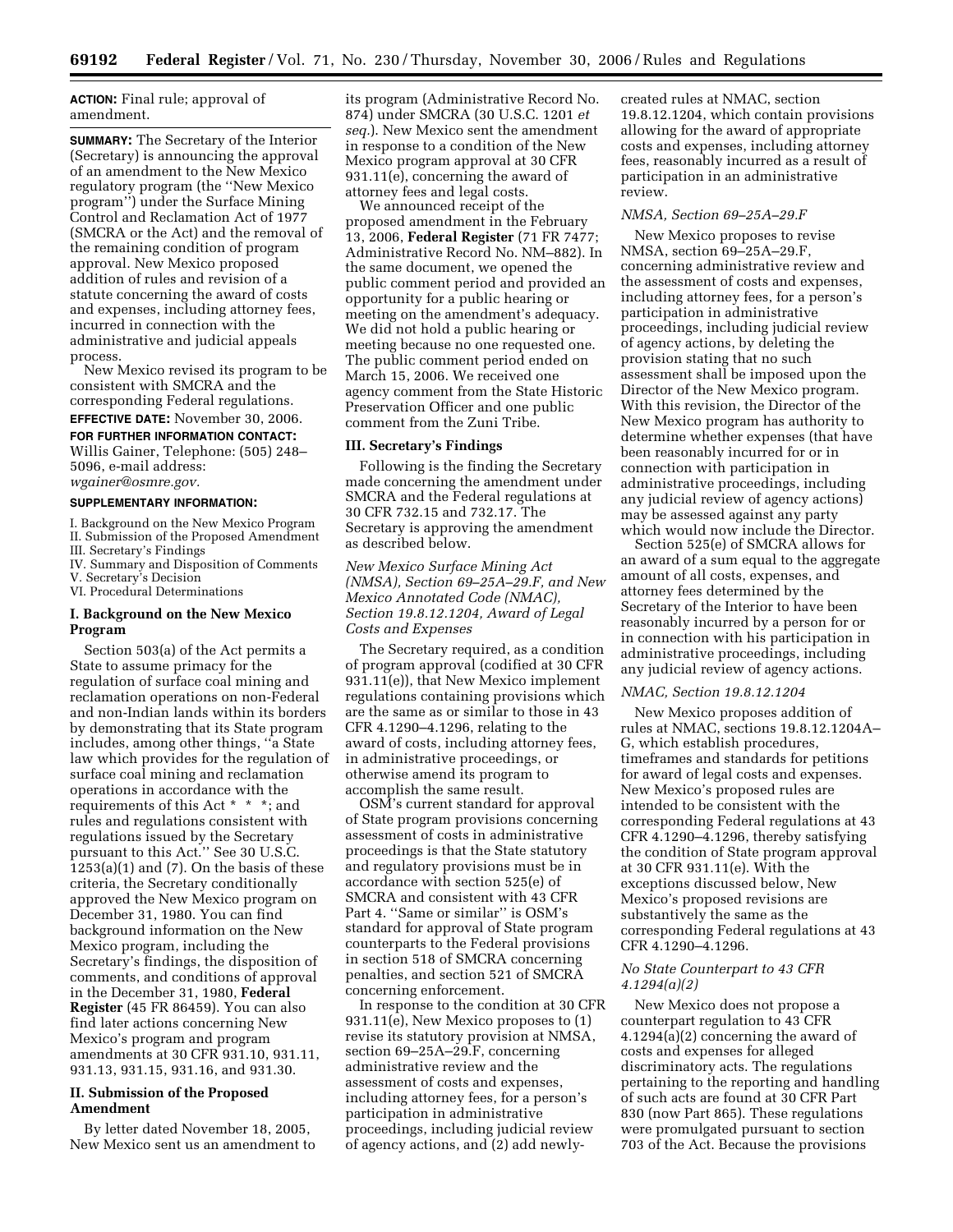for Employee Protection in section 703 of SMCRA are strictly Federal requirements, State programs are not required to include counterparts to these requirements. Therefore, the lack of a New Mexico program counterpart provision to the Federal regulation at 43 CFR 4.1294(a)(2) is not inconsistent with the Act.

## *NMAC, Section 19.8.12.1204E(2), and 43 CFR 4.1294(b), Award of Fees to Those Who Prevail in Whole or Significant Part and Achieve at Least Some Degree of Success on the Merits*

New Mexico's proposed rule at NMAC, section 19.8.12.1204E(2), provides for awards from the Mining and Minerals Division (MMD) to a person other than the permittee who initiates or participates in a proceeding under the New Mexico program, prevails in whole or in significant part and achieves at least some degree of success on the merits. The award is contingent upon a finding that the person substantially contributed to the issues' full and fair determination, except that the contribution of the person who did not initiate the proceeding must be separate and distinct from the contribution made by the person initiating the proceeding. New Mexico's proposed rule differs from the Federal counterpart regulation at 43 CFR 4.1294(b) in that it requires that the person prevail in whole or in significant part where the Federal rule requires that the person prevail in whole or in part without the ''significant'' qualifier. New Mexico's proposed rule also distinguishes the contribution to a proceeding made by a participating person from the contribution made by an initiating party.

For the reasons discussion below, we believe that New Mexico's qualifying language adds reasonable clarification for administrative and judicial reviewers and is, therefore, not inconsistent with the Federal regulations.

In order to establish procedures governing petitions for the award of costs and expenses under section 525(e), the Secretary promulgated the regulations which appear at 43 CFR 4.1290–4.1296. The original regulations were published on August 3, 1978 (43 FR 34376). The 1978 regulations at 43 CFR 4.1294(b) provided that costs and expenses may be awarded from OSM to persons other than the permittee, if the person ''made a substantial contribution to the full and fair determination of the issues.'' They did not contain criteria with regard to the degree of success on

the merits to be achieved for such awards.

After the Secretary conditionally approved the New Mexico Regulatory program, the 1978 regulations at 43 CFR 4.1294(b) were revised (50 FR 47222; November 15, 1985). The revision was prompted by the decision of the United States Supreme Court in *Ruckelshaus* v. *Sierra Club*, 463 U.S. 680 (1983), which held in a statutory context similar to section 525(e) of the Act, that an award of costs and expenses is conditioned upon a party prevailing in whole or in part in the underlying proceeding. In view of the court's decision in *Ruckelshaus*, the Secretary revised paragraph (b) of 30 CFR 4.1294 to state explicitly that eligibility to receive an award is ''subject to the condition that the person shall have prevailed in whole or in part, achieving at least some degree of success on the merits.'' The 1985 revision retained the requirement that the ''person made a substantial contribution to a full and fair determination of the issues.''

Subsequent court cases have held that plaintiffs may be considered ''prevailing parties'' for attorney fees purposes if they succeed on any significant issue in litigation which achieves some of the benefit the parties sought.<sup>1</sup> The relief cannot be merely declaratory or procedural; it must reach the underlying merits of the claim. The level of success is relevant to the amount of fees to be awarded.

In the context of the above discussion, the Secretary finds that New Mexico's proposed NMAC, section 19.8.12.1204E(2), is consistent with and no less effective than the Act and counterpart Federal regulation at 43 CFR 4.1294(b).

#### *Removal of Program Condition*

Based on the above discussion, the Secretary (1) finds that New Mexico's proposed revision of NMSA, section 69– 25A–29.F, and addition of NMAC, section 19.8.12.1204, satisfy the requirements of the program condition at 30 CFR 931.11(e) and (2) therefore, removes the condition.

#### **IV. Summary and Disposition of Comments**

#### *Public Comments*

We asked for public comments on the amendment (Administrative Record No. NM–876). We received one comment letter.

By letter dated February 2, 2006 (Administrative Record No. NM–879), we received comments from the

Governor of the Zuni Tribe in Zuni, New Mexico. Our response to the Governor's comments regarding New Mexico's proposed rule revisions NMAC, section 19.8.12.1204, concerning the award of attorney fees, is discussed below.

The Governor raised concerns about a provision at proposed NMAC, section 19.8.12.1204.E(5), that allows attorney fees to be awarded to the New Mexico Minerals and Mining Division (MMD) by the Director of the New Mexico program. The Director of the New Mexico program is also the Director of MMD. The Governor expressed concern that the allowance for the agency to collect attorney fees would intimidate parties from challenging agency actions.

The authority for the Director of the New Mexico program to award attorney fees to any party, including MMD, has existed in New Mexico's statute at NMSA, section 69–25A–29.F, since 1979. New Mexico's proposed rules at NMAC, section 19.8.12.1204, are intended to provide counterpart provisions to the Federal regulations at 43 CFR 4.1290–1296, which restrict the right of certain parties, including the agency and the permittee, to collect fees from other parties.

As discussed in the Secretary's finding above, New Mexico's proposed rule at NMAC, section 19.8.12.1204.E(5), which allows the award of attorney fees to MMD is consistent with New Mexico's existing statute at NMSA, section 69–25A–29.F, and with the counterpart Federal regulations at 43 CFR 4.1290–1296. Both New Mexico's proposed rule and the Federal regulations limit an agency's right to collect attorney fees in either an administrative or judicial proceeding to situations where the agency can demonstrate that another party participated in the proceeding in bad faith and for the purpose of harassing or embarrassing the government. Furthermore, as discussed above, without the proposed revision at NMAC, section 19.8.12.1204.E(5), the agency could apply, under the existing statutory provision for attorney fees, on the same basis as other parties.

For the reasons discussed above, we are not requiring any revision of New Mexico's proposed rules in response to these comments.

## *Federal Agency Comments*

Under 30 CFR 732.17(h)(11)(i) and section 503(b) of SMCRA, we requested comments on the amendment from various Federal agencies with an actual or potential interest in the New Mexico program (Administrative Record No. NM–876). We received no comments.

<sup>1</sup>*Tex. State Teachers Ass'n* v. *Garland Indep. Sch. Dist.*, 489 U.S. 782, 789 (1989).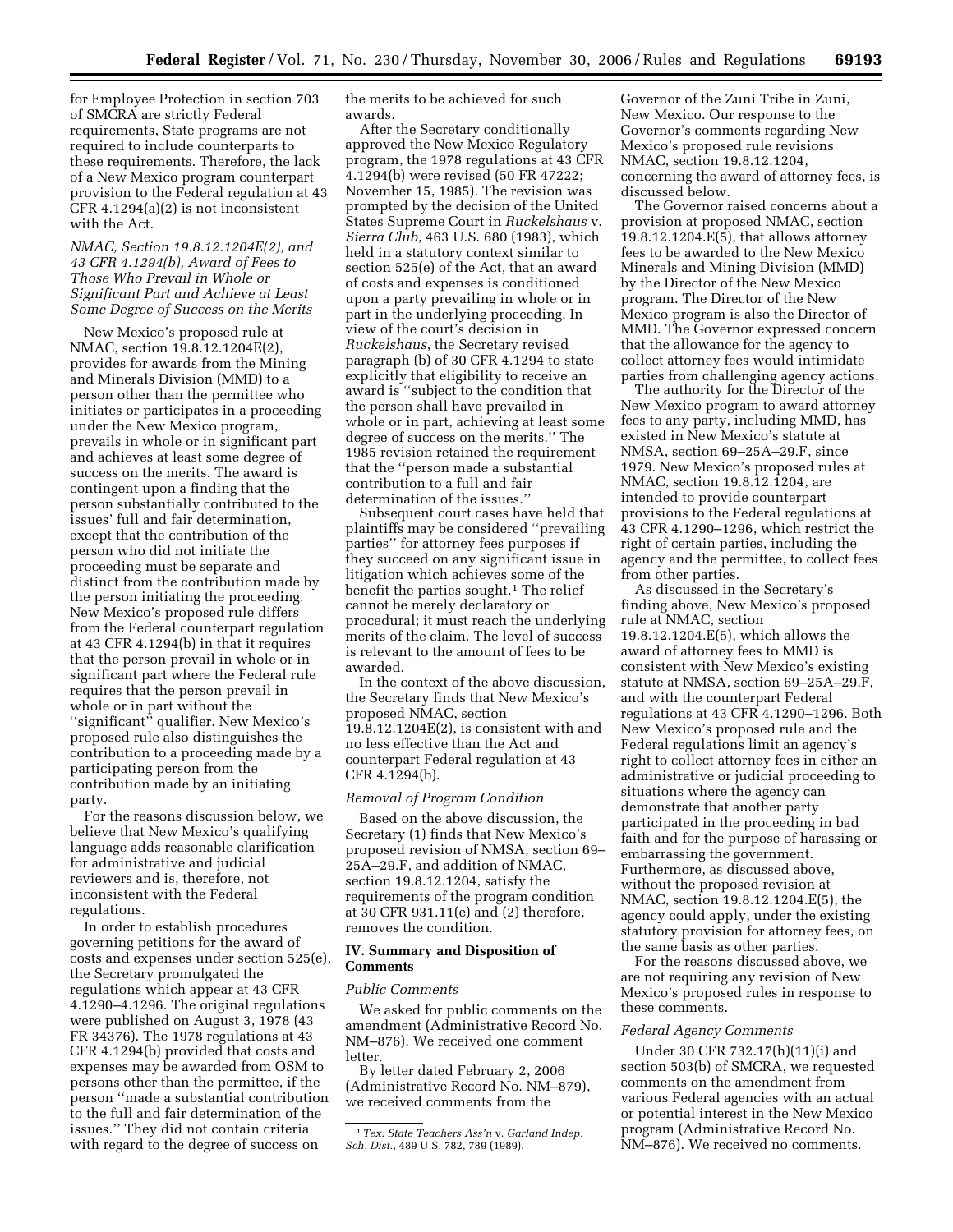## *Environmental Protection Agency (EPA) Concurrence and Comments*

Under 30 CFR 732.17(h)(11)(i) and (ii), we are required to get concurrence from EPA for those provisions of the program amendment that relate to air or water quality standards issued under the authority of the Clean Water Act (33 U.S.C. 1251 *et seq.*) or the Clean Air Act (42 U.S.C. 7401 *et seq.*).

None of the revisions that New Mexico proposed to make in this amendment pertains to air or water quality standards. Under 30 CFR 732.17(h)(11)(i), OSM requested comments on the amendment from EPA (Administrative Record No. NM–876). EPA did not respond to our request.

#### *State Historic Preservation Officer (SHPO) and the Advisory Council on Historic Preservation (ACHP)*

Under 30 CFR 732.17(h)(4), we are required to request comments from the SHPO and ACHP on amendments that may have an effect on historic properties. On December 20, 2005, we requested comments on New Mexico's amendment (Administrative Record No. NM–876). The SHPO responded on February 9, 2006, that it had no comments because the proposed amendments do no affect cultural resources (Administrative Record No. NM–881). We did not receive a response from the ACHP.

#### **V. Secretary's Decision**

Based on the above findings, we approve New Mexico's November 18, 2005, proposed amendment, as revised on March 27, 2006.

We approve New Mexico's proposed statutory revisions as they were enacted by New Mexico (effective on June 17, 2005) and rule revisions as they were promulgated by New Mexico (effective on April 28, 2006).

To implement this decision, we are amending the Federal regulations at 30 CFR part 931, which codify decisions concerning the New Mexico program. We find that good cause exists under 5 U.S.C. 553(d)(3) to make this final rule effective immediately. Section 503(a) of SMCRA requires that the State's program demonstrate that the State has the capability of carrying out the provisions of the Act and meeting its purposes. Making this regulation effective immediately will expedite that process. SMCRA requires consistency of State and Federal standards.

## **VI. Procedural Determinations**

#### *Executive Order 12630—Takings*

This rule does not have takings implications. This determination is based on the analysis performed for the counterpart Federal regulation.

## *Executive Order 12866—Regulatory Planning and Review*

This rule is exempted from review by the Office of Management and Budget (OMB) under Executive Order 12866 (Regulatory Planning and Review).

## *Executive Order 12988—Civil Justice Reform*

The Department of the Interior has conducted the reviews required by section 3 of Executive Order 12988 and has determined that this rule meets the applicable standards of subsections (a) and (b) of that section. However, these standards are not applicable to the actual language of State regulatory programs and program amendments because each program is drafted and promulgated by a specific State, not by OSM. Under sections 503 and 505 of SMCRA (30 U.S.C. 1253 and 1255) and the Federal regulations at 30 CFR 730.11, 732.15, and 732.17(h)(10), decisions on proposed State regulatory programs and program amendments submitted by the States must be based solely on a determination of whether the submittal is consistent with SMCRA and its implementing Federal regulations and whether the other requirements of 30 CFR Parts 730, 731, and 732 have been met.

#### *Executive Order 13132—Federalism*

This rule does not have Federalism implications. SMCRA delineates the roles of the Federal and State governments with regard to the regulation of surface coal mining and reclamation operations. One of the purposes of SMCRA is to ''establish a nationwide program to protect society and the environment from the adverse effects of surface coal mining operations.'' Section 503(a)(1) of SMCRA requires that State laws regulating surface coal mining and reclamation operations be ''in accordance with'' the requirements of SMCRA, and section 503(a)(7) requires that State programs contain rules and regulations ''consistent with'' regulations issued by the Secretary pursuant to SMCRA.

## *Executive Order 13175—Consultation and Coordination With Indian Tribal Governments*

In accordance with Executive Order 13175, we have evaluated the potential effects of this rule on Federally recognized Indian Tribes and have determined that the rule does not have substantial direct effects on one or more Indian Tribes, on the relationship

between the Federal government and Indian Tribes, or on the distribution of power and responsibilities between the Federal government and Indian Tribes. The rule does not involve or affect Indian Tribes in any way.

## *Executive Order 13211—Regulations That Significantly Affect the Supply, Distribution, or Use of Energy*

On May 18, 2001, the President issued Executive Order 13211 which requires agencies to prepare a Statement of Energy Effects for a rule that is (1) considered significant under Executive Order 12866, and (2) likely to have a significant adverse effect on the supply, distribution, or use of energy. Because this rule is exempt from review under Executive Order 12866 and is not expected to have a significant adverse effect on the supply, distribution, or use of energy, a Statement of Energy Effects is not required.

#### *National Environmental Policy Act*

This rule does not require an environmental impact statement because section 702(d) of SMCRA (30 U.S.C. 1292(d)) provides that agency decisions on proposed State regulatory program provisions do not constitute major Federal actions within the meaning of section 102(2)(C) of the National Environmental Policy Act (42 U.S.C. 4321).

#### *Paperwork Reduction Act*

This rule does not contain information collection requirements that require approval by OMB under the Paperwork Reduction Act (44 U.S.C. 3501 *et seq.*).

#### *Regulatory Flexibility Act*

The Department of the Interior certifies that this rule will not have a significant economic impact on a substantial number of small entities under the Regulatory Flexibility Act (5 U.S.C. 601 *et seq.*). The State submittal, which is the subject of this rule, is based upon counterpart Federal regulations for which an economic analysis was prepared and certification made that such regulations would not have a significant economic effect upon a substantial number of small entities. In making the determination as to whether this rule would have a significant economic impact, the Department relied upon the data and assumptions for the counterpart Federal regulations.

## *Small Business Regulatory Enforcement Fairness Act*

This rule is not a major rule under 5 U.S.C. 804(2), of the Small Business